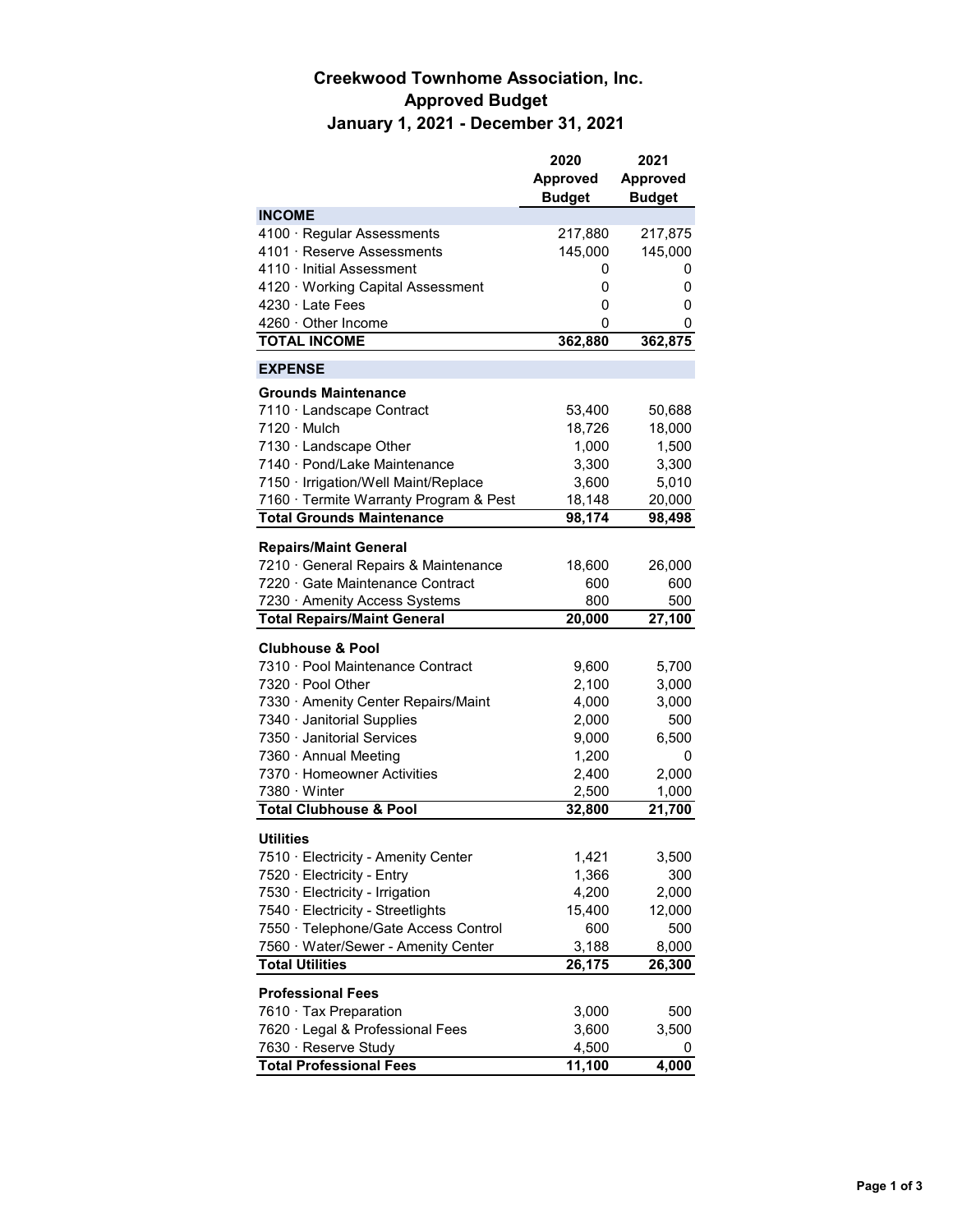|                                      | 2020<br><b>Approved</b><br><b>Budget</b> | 2021<br><b>Approved</b><br><b>Budget</b> |
|--------------------------------------|------------------------------------------|------------------------------------------|
| <b>Insurance</b>                     |                                          |                                          |
| 7710 Directors & Officers            | 1,250                                    | 1,250                                    |
| 7720 General, Property & Liability   | 5,200                                    | 5,500                                    |
| 7730 Worker's Comp                   | 976                                      | 1,000                                    |
| <b>Total Insurance</b>               | 7,426                                    | 7,750                                    |
| <b>Administration</b>                |                                          |                                          |
| 7810 Administration Other            | 1,620                                    | 2,500                                    |
| 7820 Corporate Annual Report         | 113                                      | 161                                      |
| 7830 · Coupons                       | 0                                        | 50                                       |
| 7835 · Bank Charges                  | 200                                      | 36                                       |
| 7840 · Internet Access               | 1.440                                    | 1,440                                    |
| 7850 · Miscellaneous                 | 0                                        | 6,000                                    |
| 7860 · Postage                       | 600                                      | 500                                      |
| 7870 · Management Fee                | 12,144                                   | 18,540                                   |
| 7880 · Office Supplies               | 1,800                                    | 1,000                                    |
| 7890 · Collections Expense           | 1,020                                    | 800                                      |
| 7895 · Bad Debt Expense              | 0                                        | 1,500                                    |
| <b>Total Administration</b>          | 18,937                                   | 32,527                                   |
| <b>Other</b>                         |                                          |                                          |
| 7410 Contingency                     | 3,268                                    | 0                                        |
| 7450 · Reserve Assessment Allocation | 145,000                                  | 145,000                                  |
| <b>Total Other</b>                   | 148,268                                  | 145,000                                  |
|                                      |                                          |                                          |
| <b>TOTAL EXPENSES</b>                | 362,880                                  | 362,875                                  |

| <b>MONTHLY ASSESSMENT</b> | 2020   |    | 2021   |
|---------------------------|--------|----|--------|
| <b>MAINTENANCE</b> \$     | 162.11 |    | 162.11 |
| <b>RESERVES</b> \$        | 107.89 |    | 107.89 |
| TOTAL S                   | 270.00 | ΙS | 270.00 |

| <b>Total Units</b>         | 112 |
|----------------------------|-----|
| <b>Times Paid Per Year</b> | 12  |